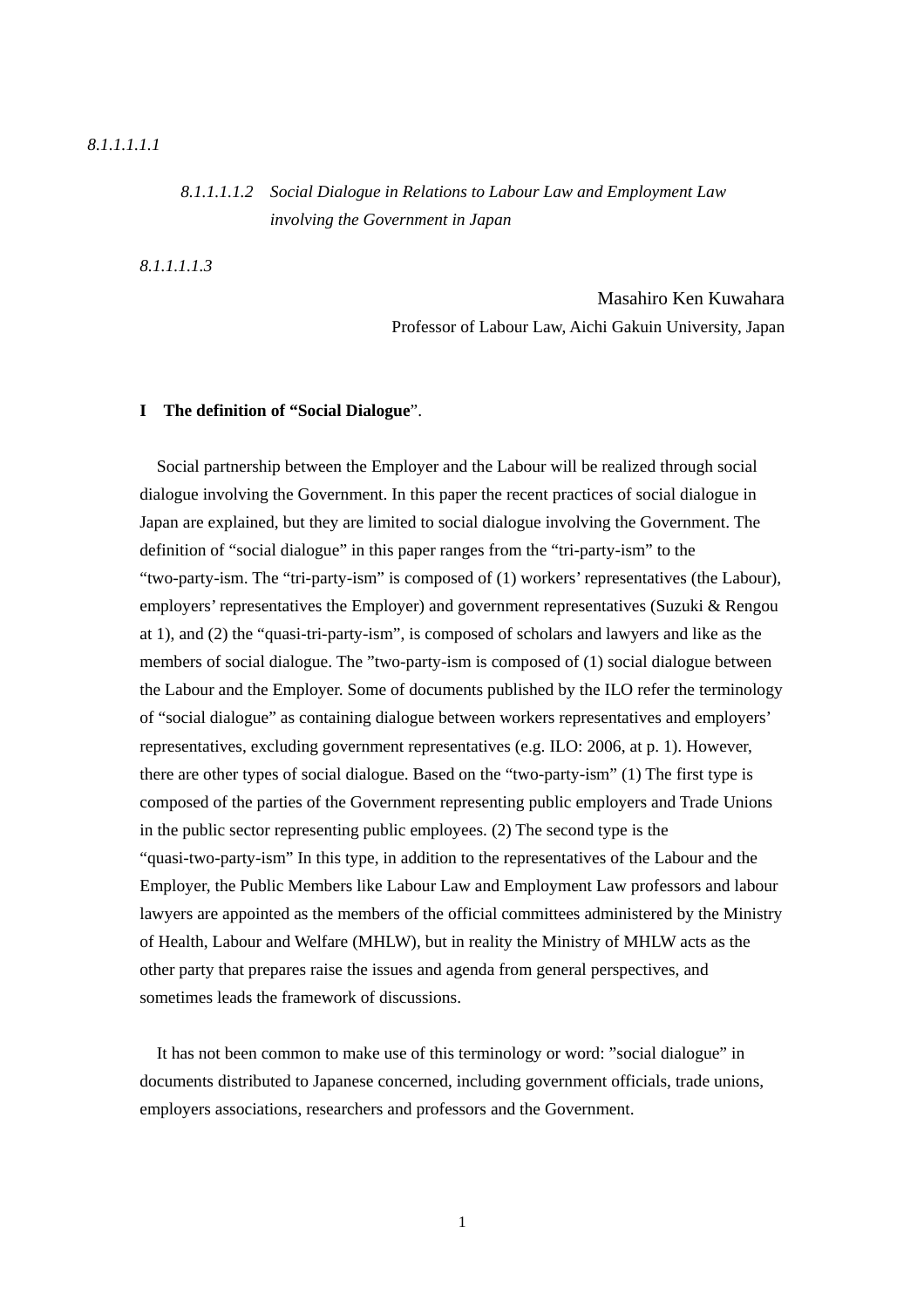# **II The Practices of Social Dialogue in the Tri-party-ism involving the Government**

Roughly speaking, there are two types of "social dialogues" under the "tri-party-ism" in Japan. The first type is held on an ad hoc basis. The second one is an institutionalized basis, which means that they set up committees under the jurisdiction of the Ministry of Health, Labour and Welfare, though they are to be held on regular basis or irregularly whenever called.

### **8.1.1.2. 1 Ad hoc Type**

#### **8.1.1.3.**

The first type is occasional social dialogues where the Government, Rengou: the national centre of trade unions (the Labour) and the Japan Employers' Association (the Employer) in Japan join in discussion and consultation at officially set up meetings or conferences. This is called "sei-rou-shi Kaigi"(the Government, the Labour, the Employer: GLE) in Japanese. The merits of this type of social dialogue are found in signing agreements in writing at the end of social dialogues at the highest national level on labour issues. They include cooperation between the Employer and the Labour, and also the promises by the Government expressed in agreements that it would appropriate certain budget on the programs agreed and its effort to promulgate law and regulations concerned. The conferences or meetings based on this sort of social dialogues have not been institutionalized because they have been held occasionally, depending upon the agreements between the Government, the Japan Employers' Association and the Rengou: the national centre of trade unions in Japan. These conferences have adopted the general agenda at large in the past that referred to productivity issues and workers benefits, sometimes to the unemployed and the pensioners.

### **8.1.1.3.1**

8.1.1.3.2 The recent Case: the GLE Conference in 2002 on the Employment Policy

One of the recent social dialogues of this kind was held at one of the government buildings on December 4, 2002 (The GLE Conference: 2002, at p.1). The Tri-party Agreement on Employment was signed between the Japanese Government, the Japanese Trade Union Rengo and the Japan Employers Association.

This agreement included as the agenda: No. (1) on the maintenance and promotion of employment that required some actions to the Employers, the Labour, and the Government.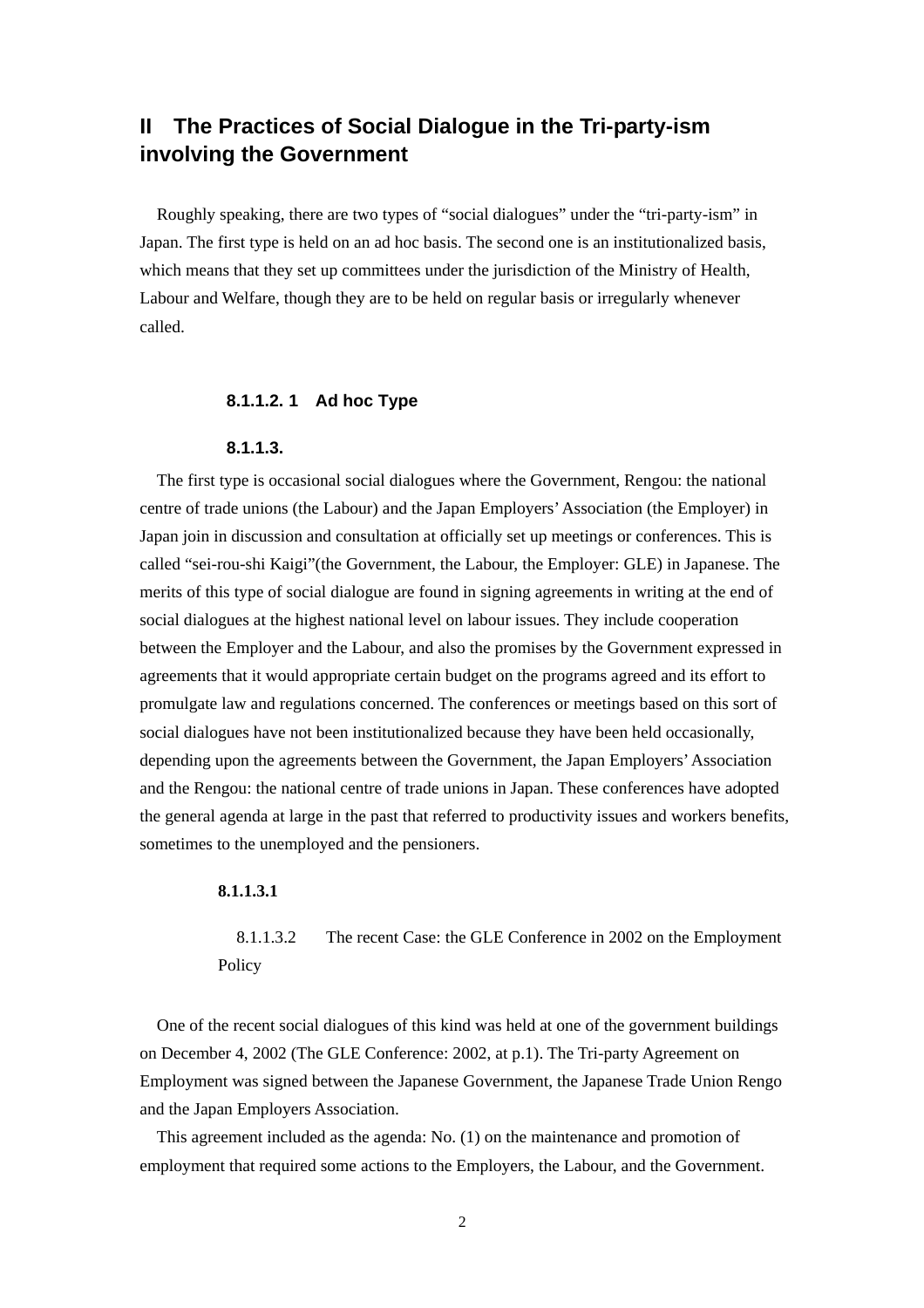They agreed on maintaining and securing employment as a general policy. The management would try their best efforts to secure and maintain employment on one hand, the labour would cooperate with management for maintaining employment by taking cooperative actions on introducing flexibility in regulating labour conditions on the other. This policy stated to allow the Employer side to take labour cost in consideration and the Labour side to cooperate with employers' proposals on work-sharing systems at worksites if introduced, and on working hours if extended.

As the agenda No. (2), the government role on the promotion of employment opportunities was agreed. The Government would increase the efficiency of and put stress on the labour insurance systems, as well as it would give support for maintaining and securing employment opportunities. This second agenda was related to the promotion of employment. The Government promised that it would build systems to create the opportunities of re-employment and new employment, as well as to reform the employment insurance system. In this connection, the Government would increase staffs in number at its public job agencies for helping workers to find out job opportunities, carrier consulting, trail employment, order-made occupational training, etc.

The third agenda No. (3) was related to the reformation of the labour market. The Government, the Employer and the Labour agreed on the deregulations of labour policies and on the amendment of Labour Law for advancing the diversification of types of employment.

### **8.1.1.4. 2 Institutionalized Type**

The second type of social dialogue under the quasi-tri-party-ism has been practiced in Japan. The terminology of "the quasi-tri-party-ism" is used in this paper because the Public Members are appointed in stead of the Government representatives, in addition to the representatives of the Employer and the Labour are asked to attend the meetings or committees dealing with labour issues by the Government: MHLW. The Public Members are scholars specialized in industrial relations and Labour Law and Employment Law, practicing labour lawyers, and other specialists, who are appointed by the Government: MHLW, The Government: MHLW plays the important or vital roles in these social dialogues by designing, supporting these committees and discussions. They are to set up the framework of agenda to be discussed or on dialogue, to appoint members of meetings or committees, to lead discussions or dialogue there, to take notes of discussion or dialogue there, to publish minutes of each meetings or dialogue and others. This type of social dialogue is undertaken in the style of official meetings or committees that are prepared and set up the Government: MHLW, the objects of which are designated by the regulations promulgated by the Government. The names of this institutionalized social dialogue are the Advisory Councils to the Government: the Minister of Social Welfare and Labour or "Shingi-kais" in Japanese, which are placed at

3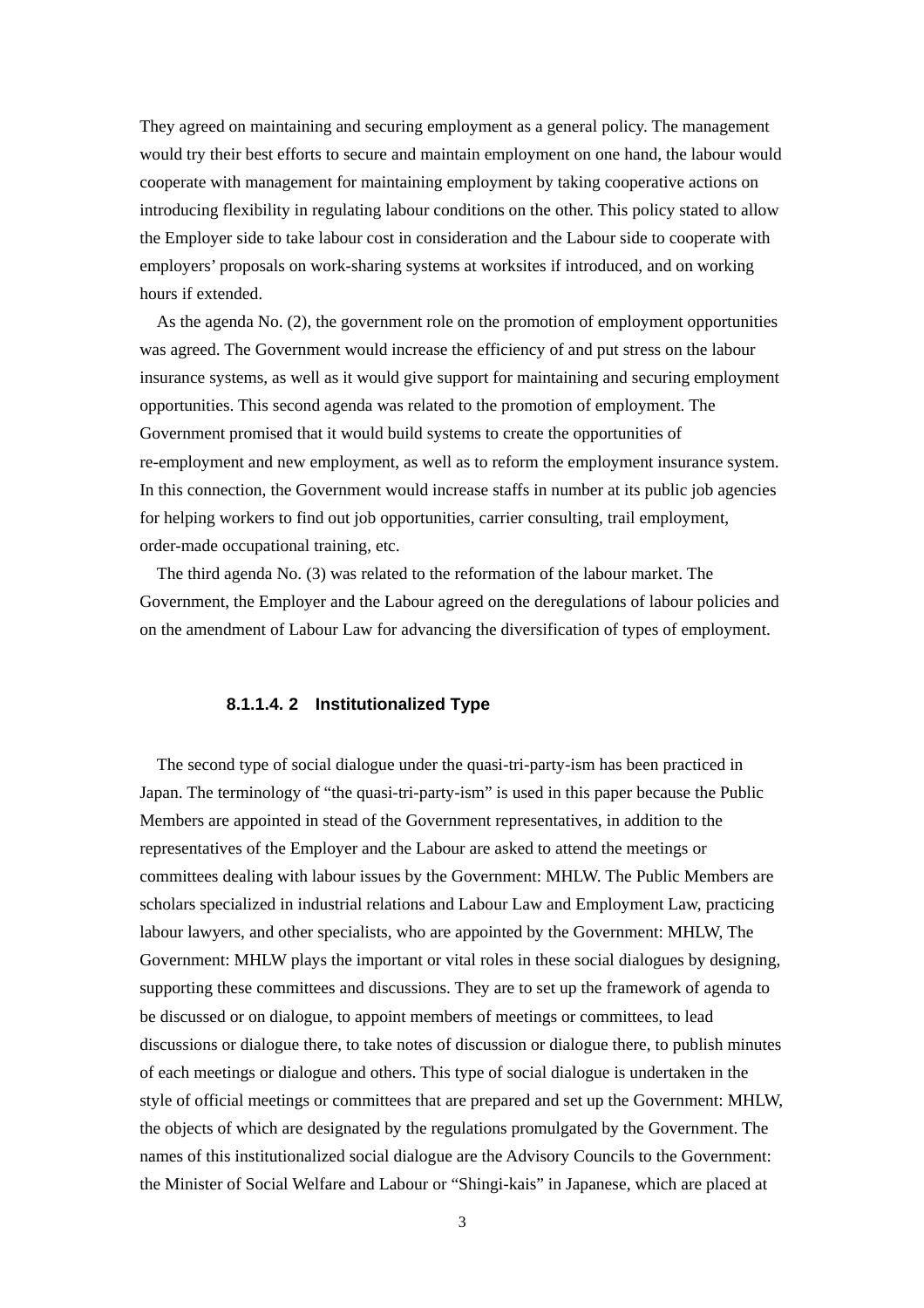the highest position in bureaucracy in terms of proposing law and regulation to the Cabinet. Under each Advisory Committees, such as the Advisory Committee on Labour Policy (Roudou Seisaku Shingi-kai), special sub-committees, such as the Working Conditions Committee (Rou-dou-jouken bunka-kai) are placed. And each special sub-committee has its own the Study Meetings (Kenkyu-kais) m where mostly representatives of the Labour, the Employer and the Public attend. These members are qualified to attend and to express their opinion on the matters, which were already set up by the Government: MHLW.

There are three Advisory Committees now in action. (1) The Advisory Committee on Labour Policy, (2) the Advisory Committee on Minimum Wage, and (3) the Advisory Committee on Labour Insurance. The first one above mentioned is composed of eight Study Sub-committees. These main sub-committees are on Working Conditions, on Labour Accidents Compensation Insurance, on Safety & Health, and on Working Life (MHLW, Shingikai September 2006).

# *(1) The Recent Case: The Study Committee on Labour Contracts and Working Hours*

As one of quasi-tri-party social dialogue in Japan, the Advisory Committee on Labour Policy above mentioned can show a good example. It has set up its own the Sub-committee on Working Conditions (Roudou Jouken Bunka Kai in Japanese) in January 2001. Twenty-one members, who were composed of seven members each from the Labour, the Employer and the Public, had been appointed in advance of the first meeting by the Government: MHLW. The Public members are Labour Law professors and labour lawyers. At the first meeting, the administrative staffs of the Government: MHLW explained the rules of the Sub-Committee and the range of discussions at the Sub-Committee.

Since then this Sub-Committee has been held in fifty-nine occasions in the past more than five years. The Sub-Committee has dealt with many basic issues in the field of individual employment law and labour law, such as the Labour Standards Act, but nothing about collective labour law such as Trade Union Act. The important points in relations to quasi-tri-party social dialogue is that the framework for consultation at this Sub-Committee was announced at the first meeting by the staffs of the Ministry of Health, Labour and Welfare because it was the Government that asked to have social dialogue between the Labour, the Employer and the Public at the Sub-Committee. This means that the Government set up the framework of the discussion at the Sub-Committee.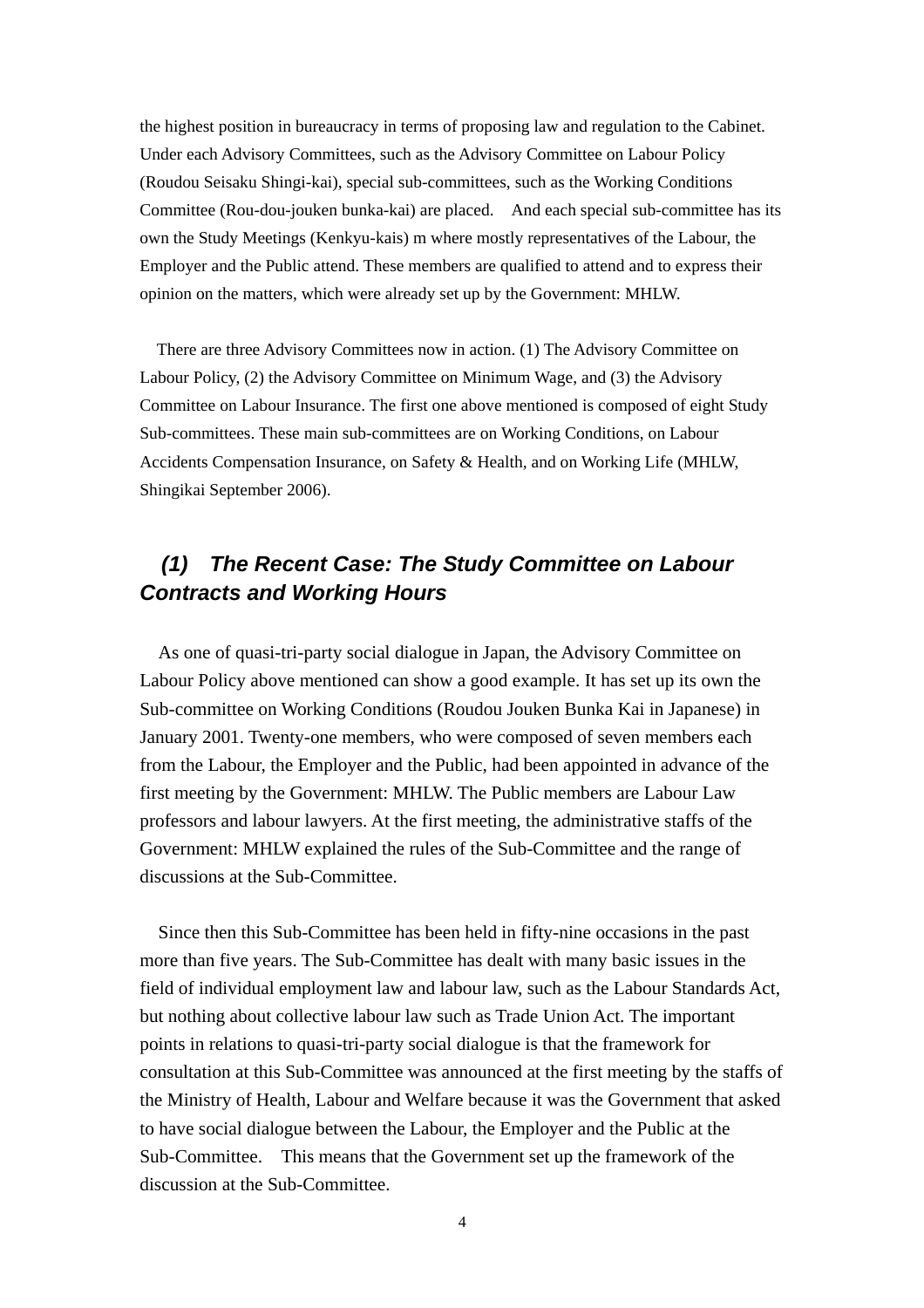The latest report published, that is the proceedings or minutes of the meeting held on 26 June, 2006, is the interim report of the discussion at this Sub-Committee. The issues ranged very widely in the employment law and labour law fields. The issues were labour contracts, employment notices, working hours, unilateral changes by employers on working rules, dismissals, paid holidays, and others. Then, this proceeding or minutes of discussion shows us that the discussions at the Sub-Committee went so far as suggesting the amendment of the Labour Standards Act. It refers to Article 15 Sub-section 1 prescribing that employers shall clearly show the working conditions to employees to be hired at the time of hiring. And it also refers to the amendment of the Chapter Four of the Labour Standards Act dealing with working hours, overtime and holidays (MHLW, June 2006).

This interim report is now under public debate (e.g. Japan Labour Lawyers Association, 2006), so that it has not been submitted to the Advisory Committee on Labour Policy yet, which has the authority to submit the final report and bill to the Minister of Health, Labour and Welfare.

### *(2) The Recent Case: The Recent Advisory Committee's Decision on New Legislation*

After exhausting such a procedure mentioned above, the four bills related to Labour Law and Employment Law passed through the Diet on 26 October, 2005, and they were enacted. These laws are the Amendment of the Safety and Health Act, the Amendment of the Workers Compensation Insurance Act, the Amendment of the Collection of Labour Insurance Premium Act, and the Amendment of the Shortening Working Hours Act. .

# **III The Practices of Social Dialogue in Two-party-ism involving the Government**

Apart from the tri-party-ism, there is no doubt about the practices prevailing among Japanese industrial relations that the "two-party-ism" of social dialogue has been working, such as in Spring Offensive (Shun-tou). Among them the first type is working in labour-management joint consultation systems and collective bargaining practices between the Labour and the Employer in Japan. In these cases, it will be noticed the fact that trade unions in Japan are mostly organized within establishments with loose affiliation to the national centre: Rengou and the Zenroudou. However, nothing more will be referred to the reality of this type in this paper because this paper focuses on social dialogue that the Government is involved.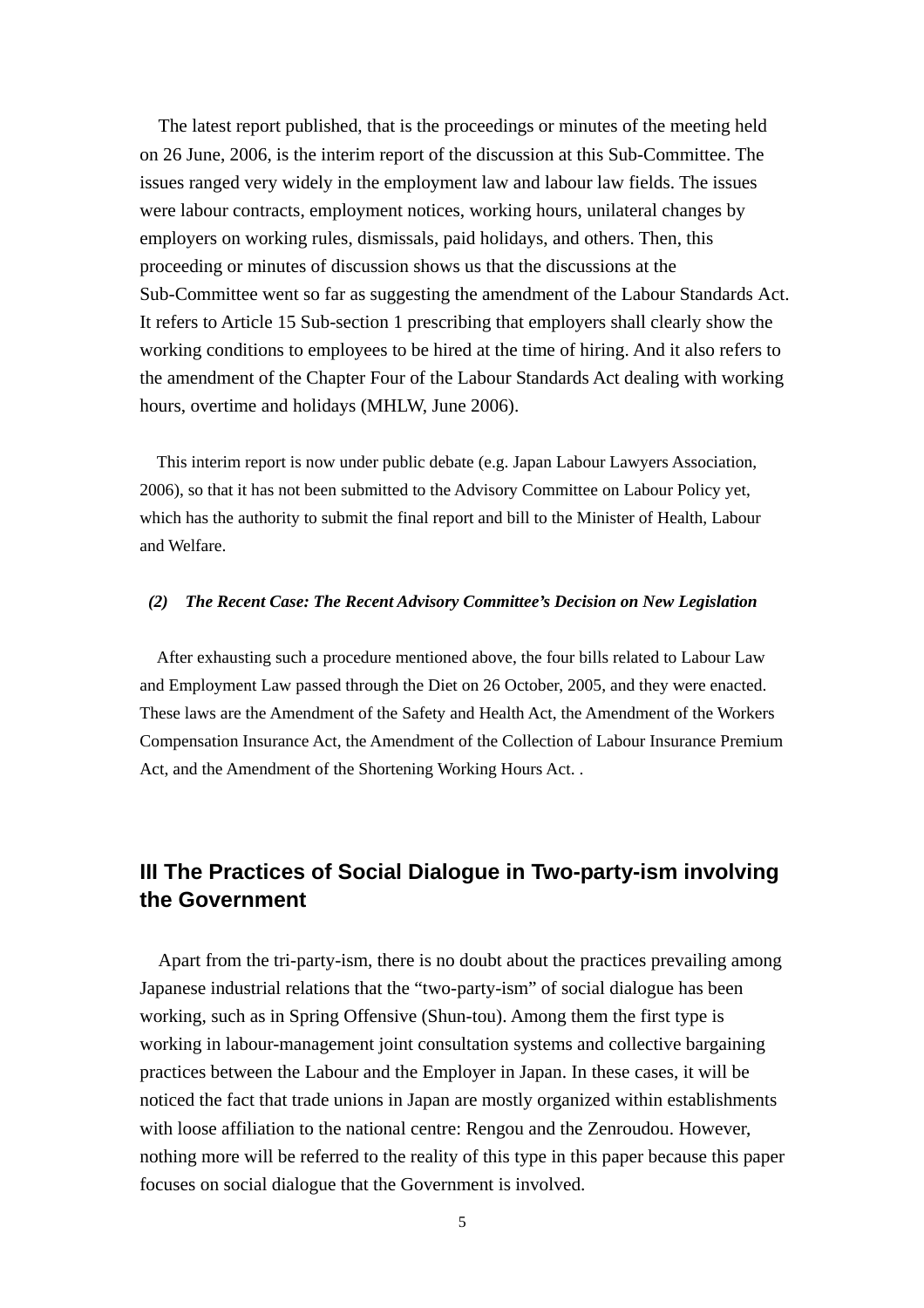Interesting enough there are two types of social dialogue based on the "two-party-ism" involving the Government in Japan. These types are related to the processes of legislating labour policies, labour law and employment law. The parties in these types of social dialogue are (1) the Government on one side and the Public Employees Unions as parties on the other side, which is normal labour-management consultation on labour relations, laws and regulations between the Labour and the Employer. The law and regulations in this context includes special legislation providing wages, and other basic rules of working conditions of public employees because they are appropriated to government budgets that are funded by tax revenue.

The second type (2) is based on the "quasi-two-party-ism where the Government does not appear as a party itself in this sort of social dialogue, but as a party for setting meetings and the Public Members, in addition to the Labour and the Employer, as an official party.

Almost all cases of social dialogue types based on "the two-party-ism" in practices are carried in the ad-hoc style by dealing with the amendment of law and regulations.

## *The Recent Case: The Research Committee on Fundamental Labour Rights of Public Employees*

 The most recent case of the first type is concerned with legislation dealing with the Fundamental Labour Rights of public employees. It was reported in June this year of 2006 that the Ministries of the Government and Rengou of the Japan national centre of trade unions agreed to set up the Research Committee (chousa-kai in Japanese) on the Fundamental Labour Rights of Public Employees under the Government Employment Adjustment Council. The members of the meeting were from the Government as an employer and the Rengou as representing the Labour. This was based on the "two-party-ism". At the meeting the same three numbers of the representatives attended from each side. They were, on one side, the Ministers of the Ministry of Health, Labour and Welfare, the Ministry of Administrative Reform, and the Ministry of Public Management and Home Affairs. On the other side, three representatives from the General Secretary of the Rengou, the Local Governemnt Employees Union, and the National Government Employees Union attended. They agreed to set up a special Research Committee composed of scholars from ten to fifteen members. The agenda at this Committee would be (1) the scope of "public service" that should be reexamined in order to make public service more efficient, (2) the categorization of public employees that should be reconsidered for cutting the number of public employees, and (3) the industrial relations including Fundamental Labour Rights of public employees that have been restricted under the laws and regulations (Business Labour Trend, July 2006, at 46).

Originally in June 9, 2004, the Head Office of Administrative Reform Promotion of the ruling Liberal Democratic Party submitted the report to the Government that demanded to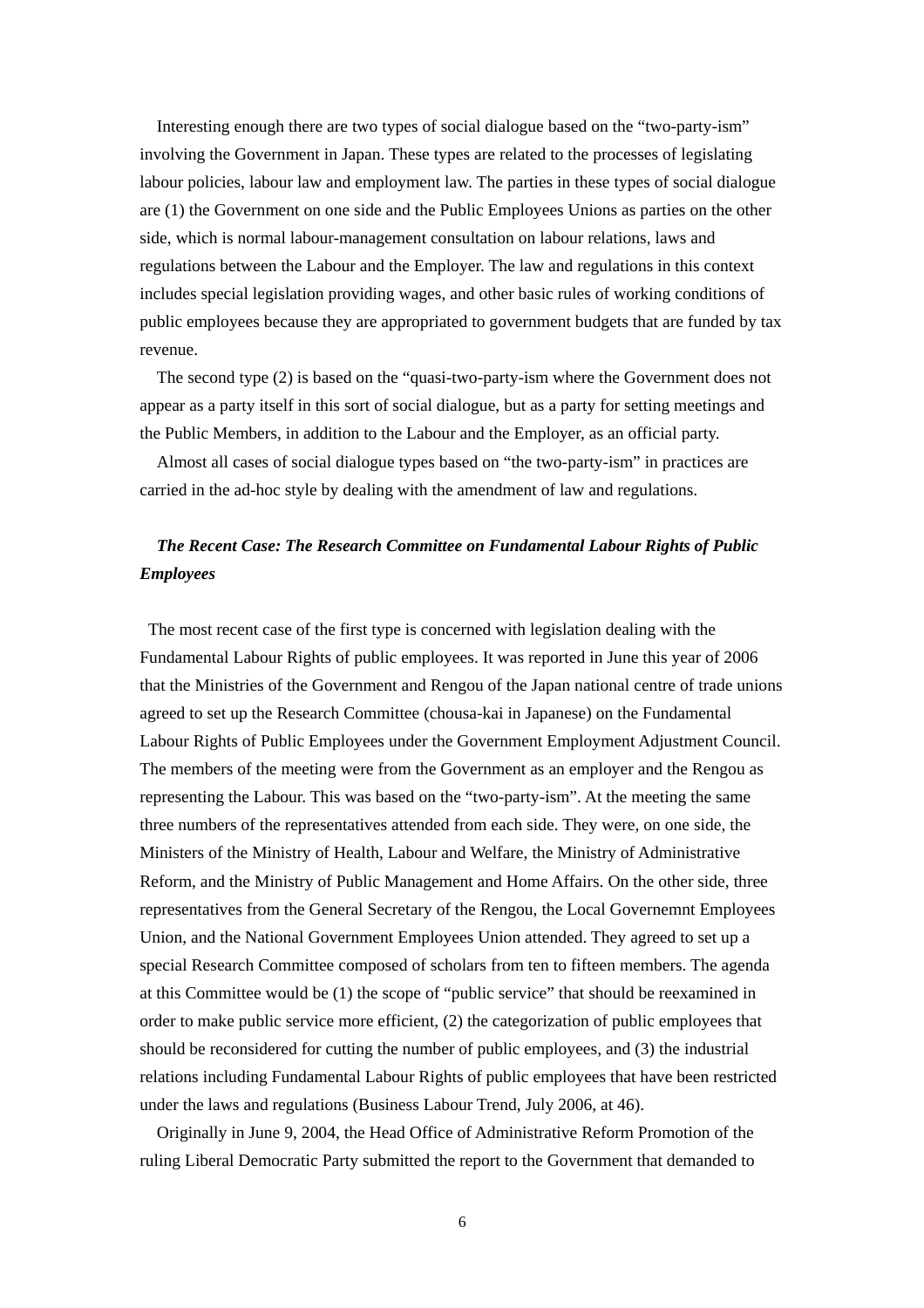amend the Public Employees Act for decreasing the number of public employees, but at the same time the report drew attention to the Government to have the "sufficient exchange of opinions with Shokuin Dantai (registered public employees' associations or trade unions of public employees) on designing and introducing systems dealing with public employees and also to have the broad range exchange of opinions on the Fundamental Labour Rights of Public Employees"(LDP, 2004,at p.2). Then in October 28, 2005, the Head Office announced by putting stress on cutting the number of public employees in number, that was later in June 30, 2006 announced as 5% cut out of all public employees in five years, but at the same time the Head Office, in its report, drew attention, by saying "to append disciplinary discharge, Fundamental Labour Right of public employees, and job security as possible points at the table for discussions in the future" (LDP, 2005 at 1). This special Research Committee is based on the Government Order concerning the Promotion of Administrative Reform. .

### 8.1.1.4.1.1.1 III Some Comments

In many cases of social dialogues involving the Government mentioned above, the Government had positive roles to formulate labour policy, labour law and employment law, even though the present Government has taken the deregulation policy in general under the neo-liberal economic theory. When the results of social dialogues between the Labour and the Employer and the Government demanded or required the Government to take its positive role in consideration of present working conditions, employment situations, industrial relations, and so forth, the government has been requested to play its role. This role of the Government has been not only that of drafting the law and issuing regulations, but also that of taking advantage of the opportunities of participating in social dialogue.

The roles of the Government: MHLW are fussy in both the "quasi-tri-party-ism" and the "quasi-two-party-ism" because the Japanese Government has its tradition of "administrative guiding to the people". This concept includes many administrative techniques to bring the people concerned to the conclusion that the Government officials wanted to reach (M.Young: 1984, at 120-152; M Dean: 1997, at 194-221; etc.). The Japanese Government has acted as the guardian taking superior positions to the people, though this role has been diluted in the process of democratization of the Japanese society. In the cases of social dialogue involving the Government, it is the Government to decide the framework of discussion or agenda, and even to guide the direction of the discussion in some cases. No one can tell whether or not the government officials concerned would have met the members of committees unofficially just before the committees would be held. They would have suggested the direction of discussion or dialogue behind the scene, even suggested the direction of the conclusion of the final reports under the table. The government officials or staffs would have drafted in advance for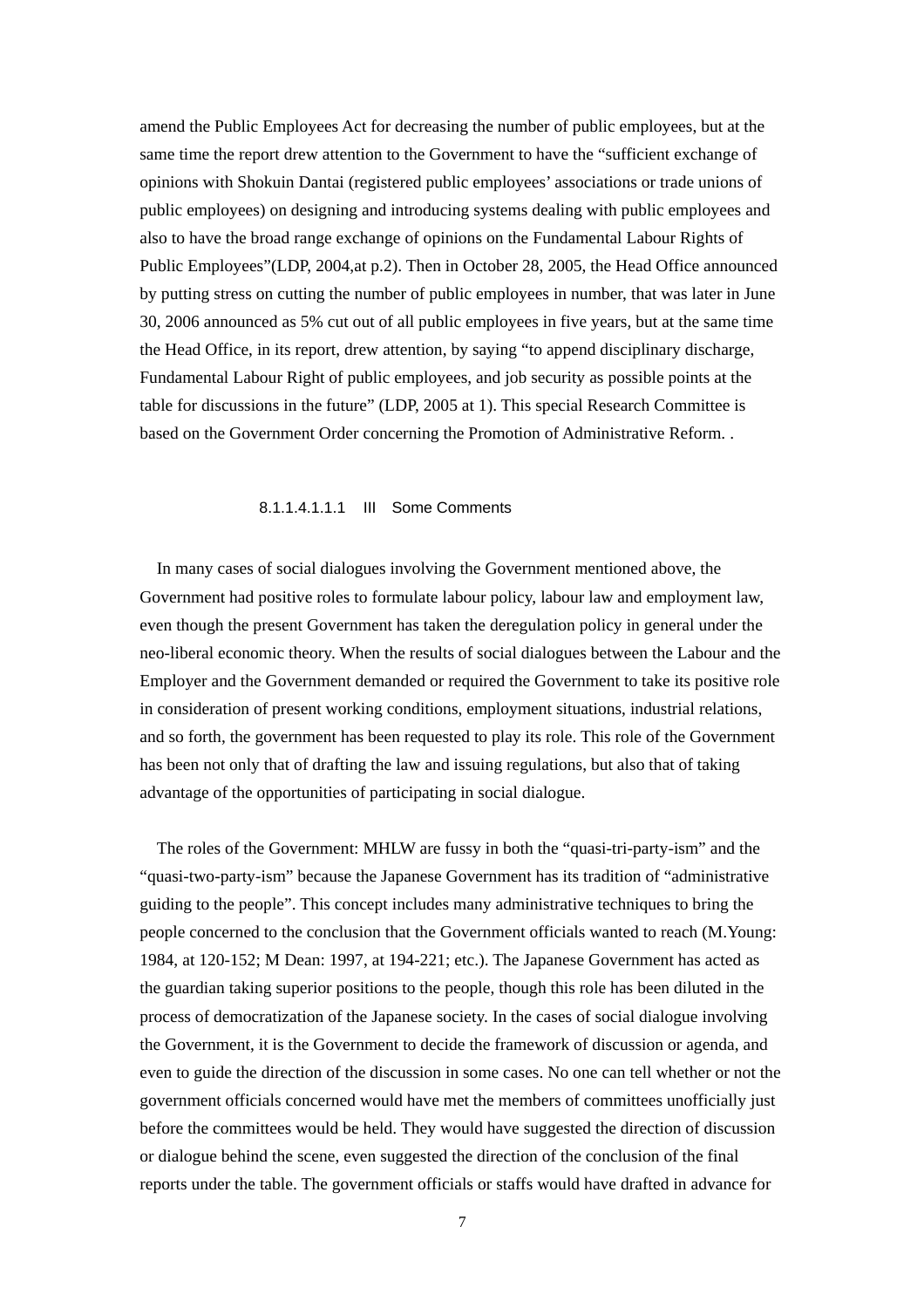the final reports referring to the discussion taken place in the committees or sub-committees. . If these would have happened, they are their works under the table of social dialogues or meetings. The positions as committees and sub-committees are very honourable and prestigious with payment to these jobs paid by the government, so that it is presumed that the committee and sub-committee members placed generally in the weaker position implicitly in comparison to the Government. These situations are understandable because these members of meetings or committees has been selected by the Government in advance, although the representatives of the Employer and the Labour are appointed under the prior consultation with the Japan Employers Association and the Rengou in advance, or authoritative professors of Tokyo University, Keio University or others would be asked to introduce academics to the government (some of government officials and staffs would be the graduates from such Universities). Therefore, the Government could play important roles in managing committees or discussions and drawing the conclusion, even though it is not the party of social dialogue involving the Government. This is the reason for this type of social dialogue is categorized in this paper as the "quasi-tri-party-ism" and the "quasi-two-party-ism".

Other problem is how to distinguish the meaning of the concepts between the "social dialogue" which is new to Japanese and "joint consultation" that has been used for Japanese. The tri-party-ism between the Government, the Labour and the Employer was called "joint consultation at the Government level" in the past. If the contents are similar each other, then the terminology of "social dialogue" is nothing but repainting the words.

The important issue is, however, if and whether the concept of social dialogue would require including the voices and opinions from the employers of small and medium size enterprises, and from rank and file workers at shop floor. The problem is how to gather these voices and opinions. It will be useful to introduce the new concept of "Social Dialogue" to Japan, if the parties of social dialogue at the Government involvement could pick up their opinions and agenda systematically about social problems they face. Social issues in this sense will include opinions and agenda about the underpaid organized workers, unorganized short-term working poor, unorganized part-time workers, unorganized dispatched workers, unpaid workers, youth with no, employment, education and no training (NEET), and even the people who need "social protection" under public assistance. Some of policies to pick up their voices and opinions on these issues have been taken in Japan recently, such as by the publication of proceedings or minutes of the Government Committees through website, but they do not necessarily guarantee opportunities for these people to response to the Government concerned. Social partnership among the people will be realized through social dialogue involving the Government.

8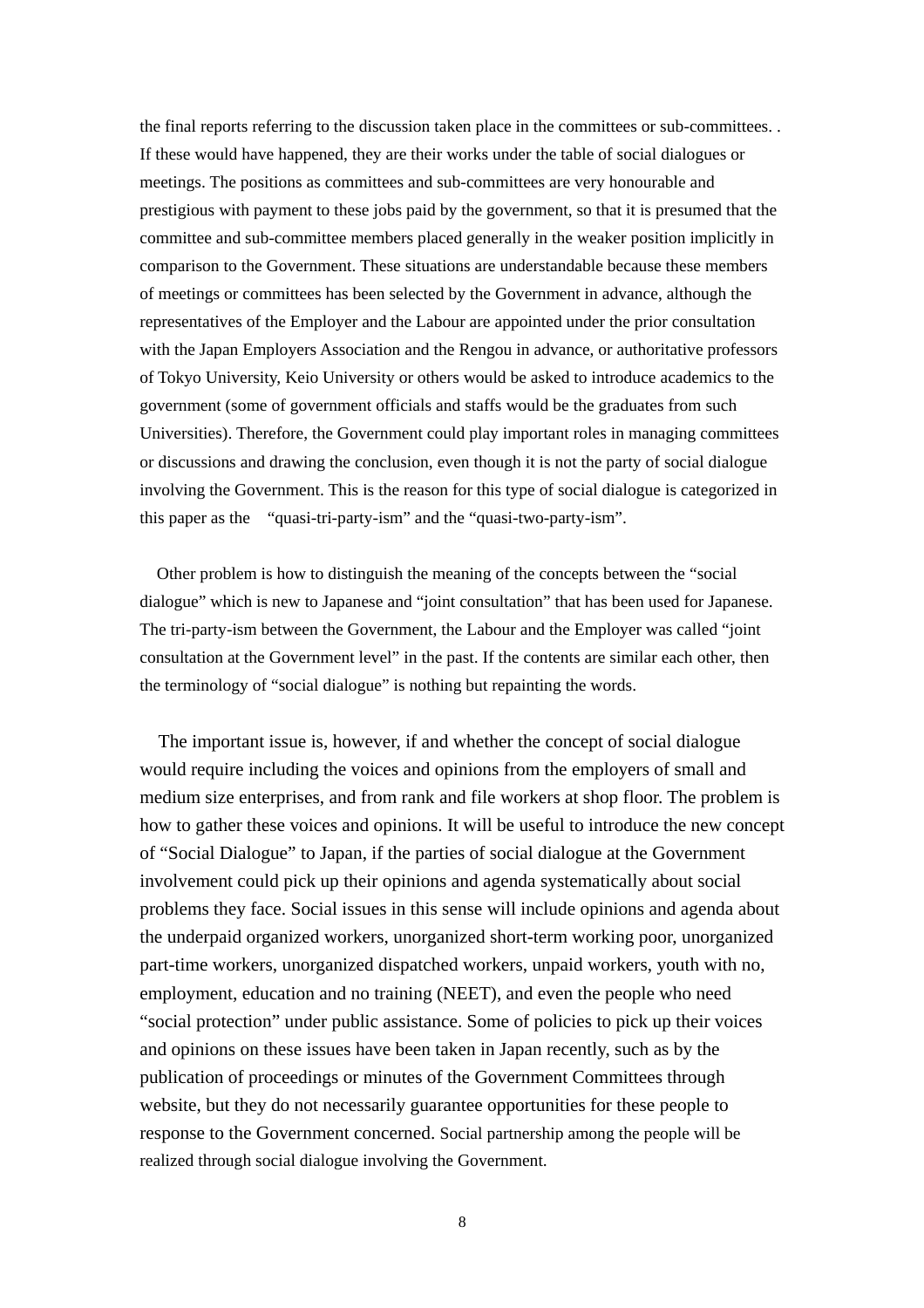## **Footnote**

.

- Business Labour Trend July 2006: Kimeko Watanabe "Koumuin Seido (Public Employee System), No. 6 at 48.
- GLE 2002: (Government. Labour and Employment), Conference 2002, The Conference on Countermeasure to Employment by The Government, the Labour and the Management (Sei-rou-shi Koyou-taisaku Kaigi), 4 December, 2002, http://www.mhlw.go.jp/houdou/2002/12/h1204-2.html
- ILO 2006: http://www.ilo.org/public/english/dialogue/themes/sd.htm http://www.ilo.org/public/english/dialogue/sector; A.Sivananthiran, C.S.Venkata Ratnam, *Social Dialogue at Enterprise Level: Successful Experiences*,ed., 2004 ILO Sub-regional Office for South Asia, New Delhi
- Japan Labour Lawyers Association: "Kongo no Roudou Keiyaku Housei no Arikata ni kansuru Kenkyuhkai Saishuh Houkoku Sho Hihan" ("Criticism on the final Report on Legislation dealing with Labour Contracts in the future)", *Kikan Roudousha no Kenri (Workers Rights Quarterly)*, Vol.263, January 2006, at p. 28-54
- LDP 2004: Liberal Democratic Party, the Head Office of Administrative Reform Promotion, "Koumuin no Jungen ni Kansuru Moushi Ire (the Proposal to decrease the Number of Public Employees) ", 28 October, 2005, http://www.jiminjp/jimin/gyo/index.html
- LDP 2005: Liberal Democratic Party, the Head Office of Administrative Reform Promotion, "Kongo no Koumuin Seido Kaikaku no Torikumi ni tsuite (Our Policy from now on to reform the System on Public Employee), 9 June, 2004*, op.cit.*
- MHLW Shingikai September 2006:: Ministry of Health, Labour and Welfare, Kousei Roudou Shou, September 2006: "Roudou Kijun Jouhou: Shingikai/ Kentoukai nado", 06/09/06, http: www.mhlw.go.jp/bunya/roudoukijun/shingikai.html
- MHLW June 27 2006: Ministry if Health, Labour and Welfare, "Roudou Keiyaku Housei oyobi Roudou Jikan Housei no Arikata ni tsuite no An (A Proposal on Framework concerning legislation dealing with Labour Contracts and Working), http: www.mhlw.go.jp/shingi/2006/06/s0627-4a.html